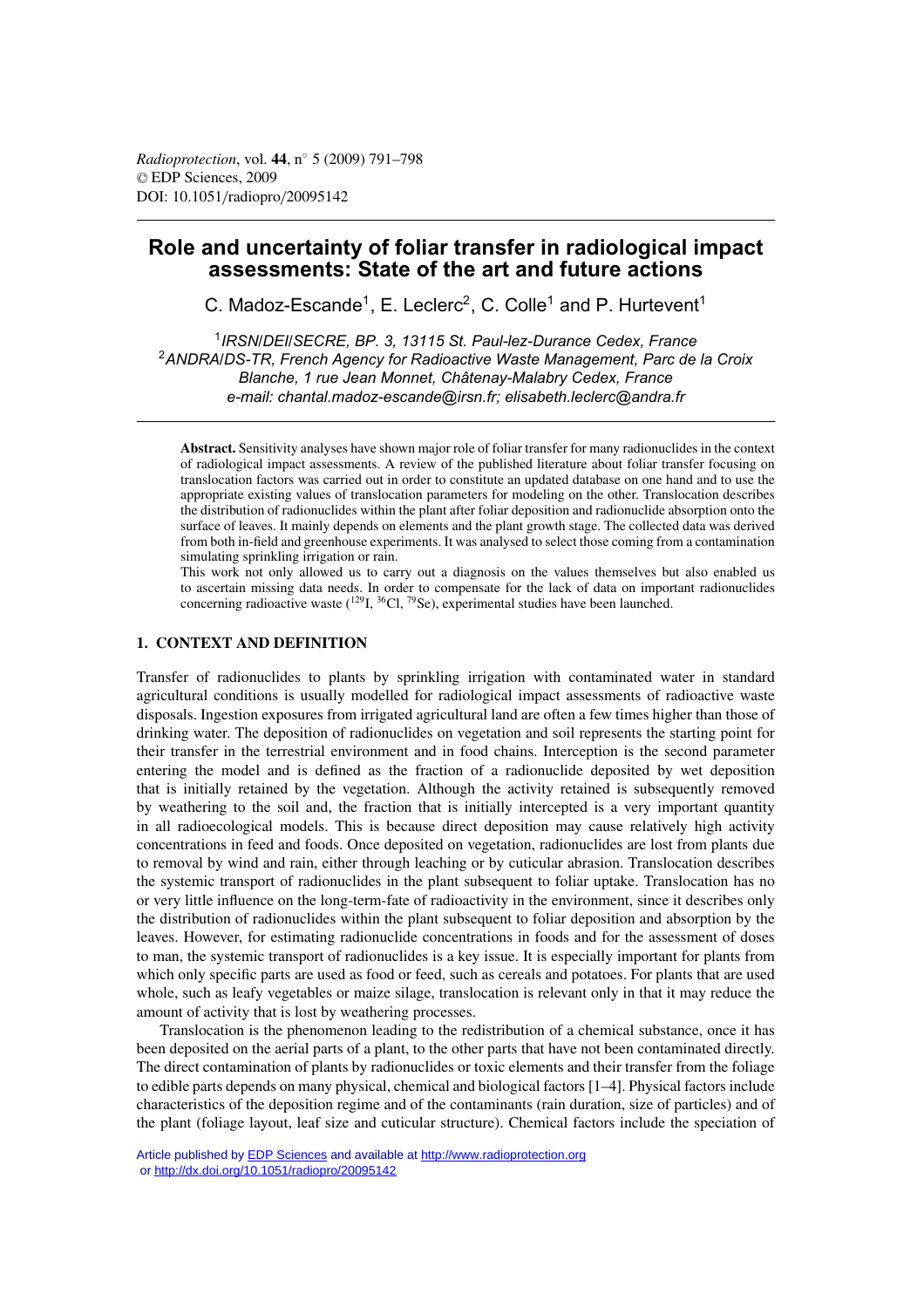the pollutant, water composition and cuticle composition [5, 6]. Biological factors are mainly associated with the vegetative cycle at the time of the foliar deposit [7–15]. Translocation partly reflects the mobility of an element within the plant. Its expression and, therefore its meaning, vary among authors. In this paper it's defined as the ratio between the activity of the edible part within  $1 \text{ m}^2$  of crops at harvest time (Bq · m<sup>-2</sup>) and the foliage activity of 1 m<sup>2</sup> of crops at the time of deposit (Bq · m<sup>-2</sup>). This value is expressed as a percentage (%).

This study examines the translocation factors from published literature in order to constitute an updated database on one hand and to use the appropriate existing values of translocation parameters for modeling on the other. This work not only allowed us to carry out a diagnosis on the values themselves but also enabled us to ascertain missing data needs. With respect to the plant-growth stage at the time of deposit, only a few authors have been able to describe it precisely. They often limited themselves to mentioning the time between sowing and contamination or between contamination and harvesting, rather than the indication of a specific physiological stage. Comparing the results of different authors becomes, therefore, all the more difficult.

# **2. CONSTITUTION OF THE DATABASE FOR TRANSLOCATION FACTOR VALUES ISSUED FROM LITERATURE REVIEW**

After examining the entire set of 682 values included in the database, 537 were selected as source data. The appreciation criteria for selecting the translocation-factor values to be used as the basis to determining a reference value and a corresponding range of potential variations rely mostly on the contamination mode of the whole plant. The selected values are those of a deposit that closely simulates a sprinkling irrigation. Hence, all values resulting from specific contamination processes (drop deposit on leaves or fruit), which are very distant from conditions likely to occur in agricultural ecosystems, were discarded. Other values were rejected either because they did not seem to apply only to translocation (direct contamination of a large fraction on the edible part) or because they were expressed in inappropriate units that could not be converted due to a lack of information on intermediate quantities. When the percentage was not mentioned directly in a cited publication, it was calculated on the basis of available data (biomass at deposit time and crop yield at harvest time, interception factor, etc.). The translocation-factor values have a dual origin: open-field experiments or greenhouse tests. For leaf vegetables and grass, translocation is not considered because of contamination mainly by direct deposition.

# **3. RESULTS: TRANSLOCATION FACTORS TO VARIOUS PLANT ISSUED FROM LITERATURE**

### **3.1 Overview**

The translocation-factor values are distributed as follows: 66% for grains, 19% for fruit and 15% for root vegetables. The majority of experiments dealt with Cs and Sr (Figure 1).

Some references are a bit old  $(5, 13] \dots$ ) and others come from more recent experiments ([16, 17] . . . ). Some other radionuclides, such as radioisotopes of Mn, Co, Ru and Ce provided between 20 and 40 translocation-factor values, with all plant types taken into account. For all isotopes taken into account, most translocation-factor values found in the literature concern wheat and barley.

## **3.2 Cereals**

For cereal grains, after processing the selected values, it was possible to divide the vegetative cycle of the different crops under investigation into 5 stages (leaf development-tillering, stem elongation, earingflowering, grain growth and ripening). Experimental values for translocation factors were aggregated in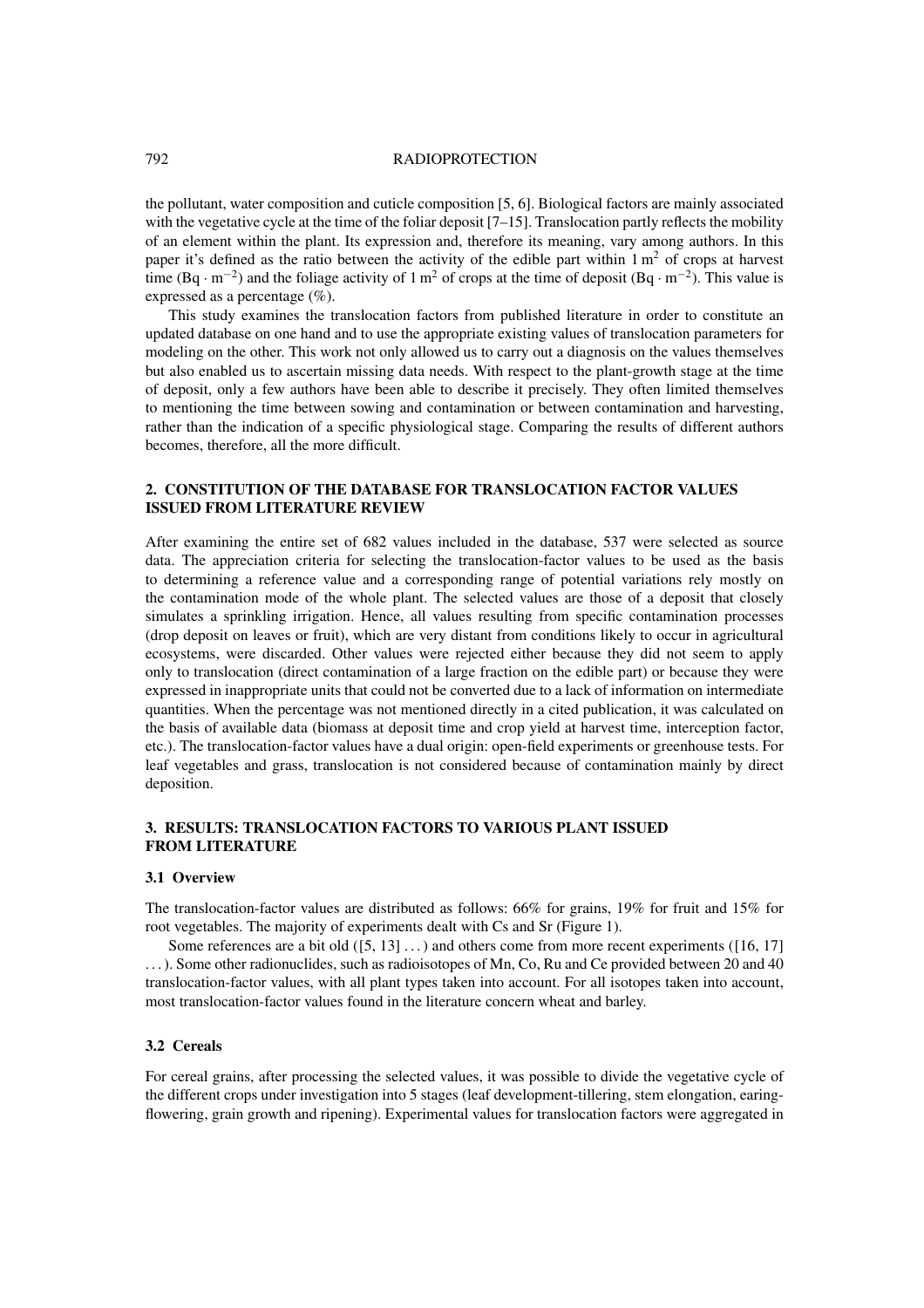#### ECORAD 2008 793



**Figure 1.** Distribution of the selected translocation-factor values (%) in relation to radionuclides for the different types of plants.

**Table 1.** Best estimation (GM) of the translocation factor (%) for some elements, for cereals grains (wheat, barley and rye) in relation to the vegetative stage at the time of contamination.

| Vegetative    |                             |                |              |              |                      |                          |
|---------------|-----------------------------|----------------|--------------|--------------|----------------------|--------------------------|
| stage at the  | Leaf                        |                |              |              |                      |                          |
| time of       | development-                | <b>Stem</b>    | Earing-      | Grain        |                      |                          |
| contamination | tillering                   | elongation     | flowering    | growth       | <b>Ripening</b>      | <b>References</b>        |
| Cs            | 0.6(21)                     | 4.6(21)        | 6.1(15)      | 5.5(11)      | $\overline{2.7(11)}$ | $[1]$ $[7]$ $[9]$ $[10]$ |
|               | ${0.06-7.9}$                | ${0.5-24.3}$   | ${1.1-27.0}$ | ${1.1-27.1}$ | ${1.1-7.7}$          | [13] [14] [16]           |
|               |                             |                |              |              |                      | $[20]$ $[21]$            |
| Mn            | 0.3(3)                      | 2.1(8)         | 2.3(6)       | 2.0(6)       | $\overline{1.0}$ (6) | [1] [7]                  |
|               | ${0.08-1.6}$                | ${0.2-10.7}$   | ${0.5-12.7}$ | ${0.5-8.6}$  | ${0.2-4.9}$          | $[10]$ $[16]$            |
| Co            | 0.5(5)                      | 1.0(3)         | 2.0(4)       | 2.8(4)       | 1.5(3)               | [1] [8]                  |
|               | ${0.1-3.4}$                 | ${0.2-4.6}$    | ${0.3-18.0}$ | ${0.3-29.0}$ | ${0.5-6.6}$          | [10] [16]                |
| Fe            | 0.8(4)                      | 1.0(3)         | 1.9(3)       | 2.7(3)       | 1.5(3)               | [1] [8]                  |
|               | ${0.7-1.2}$                 | ${0.6-1.5}$    | ${1.3-2.6}$  | ${1.0-7.5}$  | ${0.4-9.2}$          | [10]                     |
| Sr            | 0(2)                        | 0.1(13)        | 0.4(5)       | 2.0(6)       | 1.2(8)               | $[1]$ $[7]$ $[10]$       |
|               |                             | ${0.008-1.6}$  | ${0.1-1.3}$  | ${0.6-8.5}$  | ${0.3-5.1}$          | [13] [14]                |
| Sb            | 0.02(5)                     | 0.1(3)         | 1.2(3)       | 2.2(3)       | 0.6(2)               | $[1]$ $[9]$              |
|               | ${0.002 - 0.6}$             | ${0.03-1.0}$   | ${0.3-5.2}$  | ${1.0-7.5}$  | ${0.3-1.3}$          | [10]                     |
| Ce            | $\overline{\text{n.d.}}(0)$ | 0.1(8)         | n.d. (0)     | 0.6(4)       | $\overline{1.3}$ (4) | [1] [7]                  |
|               |                             | ${0.02 - 0.8}$ |              | ${0.1-7.8}$  | ${0.3-6.0}$          |                          |

 $x =$  Geometric Mean;  $(x) =$  number of selected values;  $\{x - x\} =$  range of variation min–max from literature; n.d. = no determinate.

relation to the vegetation stage corresponding to the state of the plant at the time of foliar contamination. For wheat, barley and rye, the values show that the maximum translocation value is reached when foliar contamination occurs i) about 45 days before harvesting (earing-flowering stage) for Cs and ii) about 30 days before harvesting (grain growth stage) for Sr. For rice, in spite of low value number [18], it seems that the maximum of translocation is reached when the contamination occurs at the grain-growth stage, whatever the radionuclide. The results of statistical analysis of raw data for cereals (associations of wheat, barley and rye on the one hand and rice on the other hand) are more thoroughly developed in [19], submitted. For wheat, barley and rye, some translocation factor values (geometric mean 'GM') of any radionuclides, as well as the numbers of selected values and the range (min-max) from literature are shown in Table 1.

# **3.3 Root vegetables and tubers**

76 values of translocation factors to root-vegetables and tubers have been selected from the literature to be used in this database. The greater majority of the experiments concerned cesium and strontium and essentially potatoes and radishes (Figure 2). Some other radionuclides (Mn, Co, Ru, Te and Ba) have been investigated, but their exploitation is difficult due to the small amount of data.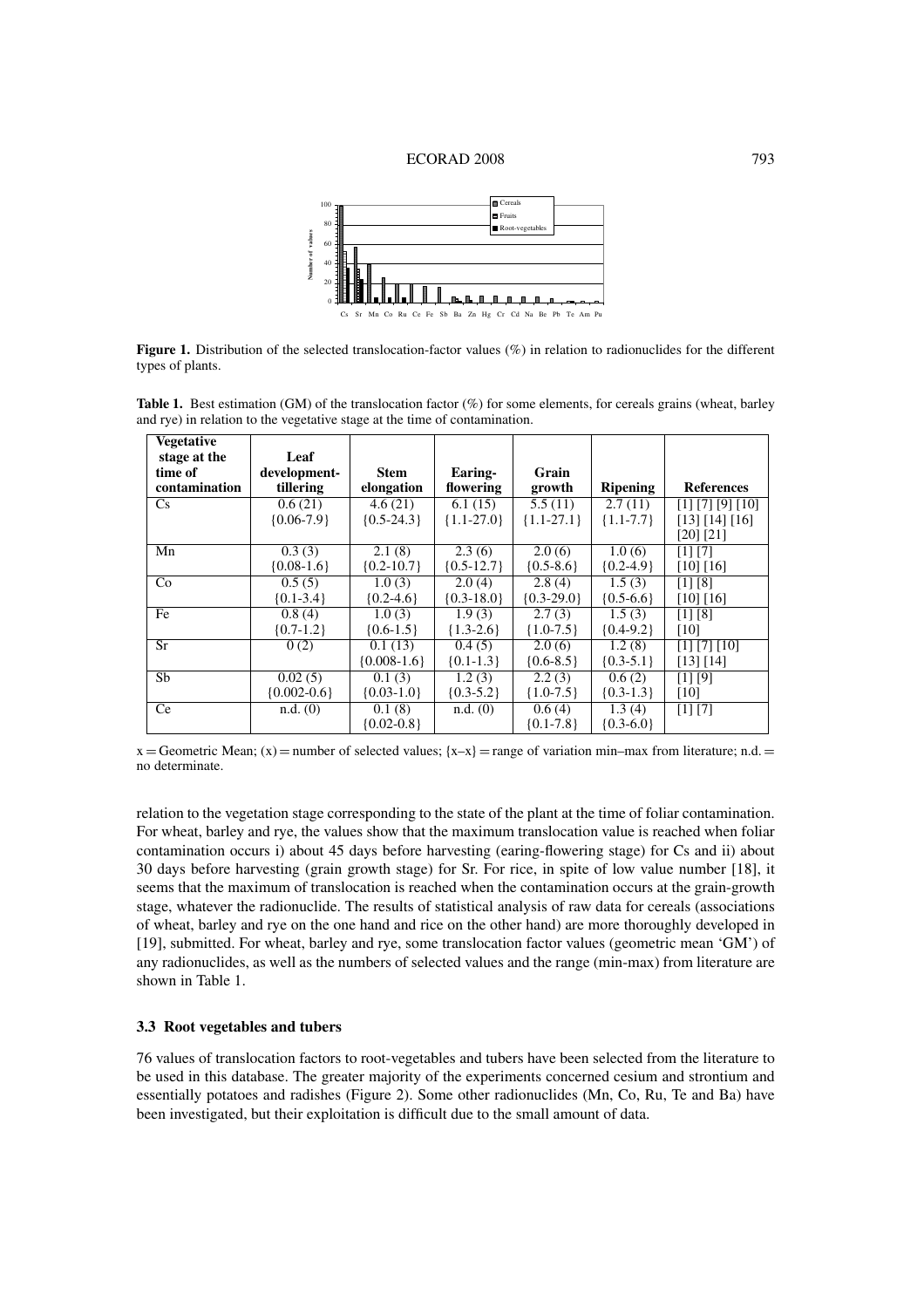| Element         | <b>Translocation factor</b><br>geometric mean $(\% )$ | Number of<br>selected values | Range of variation<br>min-max | <b>References</b>                                                                                 |  |  |  |
|-----------------|-------------------------------------------------------|------------------------------|-------------------------------|---------------------------------------------------------------------------------------------------|--|--|--|
| Root vegetables |                                                       |                              |                               |                                                                                                   |  |  |  |
| Cs              | 4.6                                                   | 17                           | $0.7 - 13$                    | [13] [14] [18] [21] [22] [23] [24]                                                                |  |  |  |
| <b>Sr</b>       | 0.5                                                   | 14                           | $0.2 - 1.6$                   | $\left[13\right] \left[14\right] \left[18\right] \left[22\right] \left[23\right] \left[24\right]$ |  |  |  |
| Mn              | 0.24                                                  |                              | $0.2 - 0.4$                   | [18]                                                                                              |  |  |  |
| Co              | 8                                                     | 5                            | $4.9 - 12$                    | [18]                                                                                              |  |  |  |
| Ru              | 0.15                                                  |                              | $0.1 - 0.4$                   | [18]                                                                                              |  |  |  |
| Te              | 0.8                                                   |                              |                               | [22] [24]                                                                                         |  |  |  |
| Ba              | 2.2                                                   |                              |                               | [22] [24]                                                                                         |  |  |  |
| Tubers          |                                                       |                              |                               |                                                                                                   |  |  |  |
| Cs              | 11.6                                                  | 23                           | $1.3 - 46$                    | [13] [14] [15] [21] [25]                                                                          |  |  |  |
| Sr              | 0.1                                                   | 9                            | $0.02 - 0.5$                  | $[13] [14] [1\overline{5}] [21] [25]$                                                             |  |  |  |

**Table 2.** Best estimation (GM) of the translocation factor values (%) for root vegetables and tubers, whatever the plant growth stage.

**Table 3.** Best estimation (GM) of the translocation factor values (%) for fruit.

| Element   | <b>Translocation factor</b> | Number of       | Range of variation | <b>References</b>                    |  |
|-----------|-----------------------------|-----------------|--------------------|--------------------------------------|--|
|           | geometric mean $(\% )$      | selected values | $min-max$          |                                      |  |
| Cs        | 4.6                         | 53              | $0.1 - 29$         | $[5] [12] [13] [17] [21-23] [25-37]$ |  |
| <b>Sr</b> | 0.44                        | 35              | $0.01 - 12.1$      | $[5] [12] [13] [17] [21-23] [25-37]$ |  |
| Ba        | 0.13                        |                 | $0.04 - 1.6$       | [17] [22]                            |  |
| Zn        | 4.3                         |                 | $2.6 - 7$          | [26]                                 |  |
| Am        | 0.0005                      |                 |                    | [38]                                 |  |
| Pu        | 0.0003                      |                 |                    | [38]                                 |  |

Because of the small amount of raw data and also because the vegetative stage was not always well specified, the values of translocation factor were combined for all the vegetative cycle. Whatever the plant growth stage, the geometric mean and the variation range of translocation factors in root vegetables (radishes, beets, carrots, swedes and turnips) and tubers (potatoes) are reported in Table 2.





**Figure 2.** Distribution of translocation-factor values  $(\% )$  in relation to radionuclides for the different types of root vegetables.

**Figure 3.** Distribution of translocation-factor values  $(\%)$  in relation to radionuclides for the different types of fruit.

## **3.4 Fruit**

97 values of translocation factors to fruits have been removed from the literature and have been selected to be used in this review. The greater majority of the experiments dealt with cesium (55%) and strontium (36%) (Figure 3). Some other radionuclides (Ba, Zn, Te, Am and Pu) have been investigated, but the exploitation of the experimental results is difficult due to the small amount of data. Because of the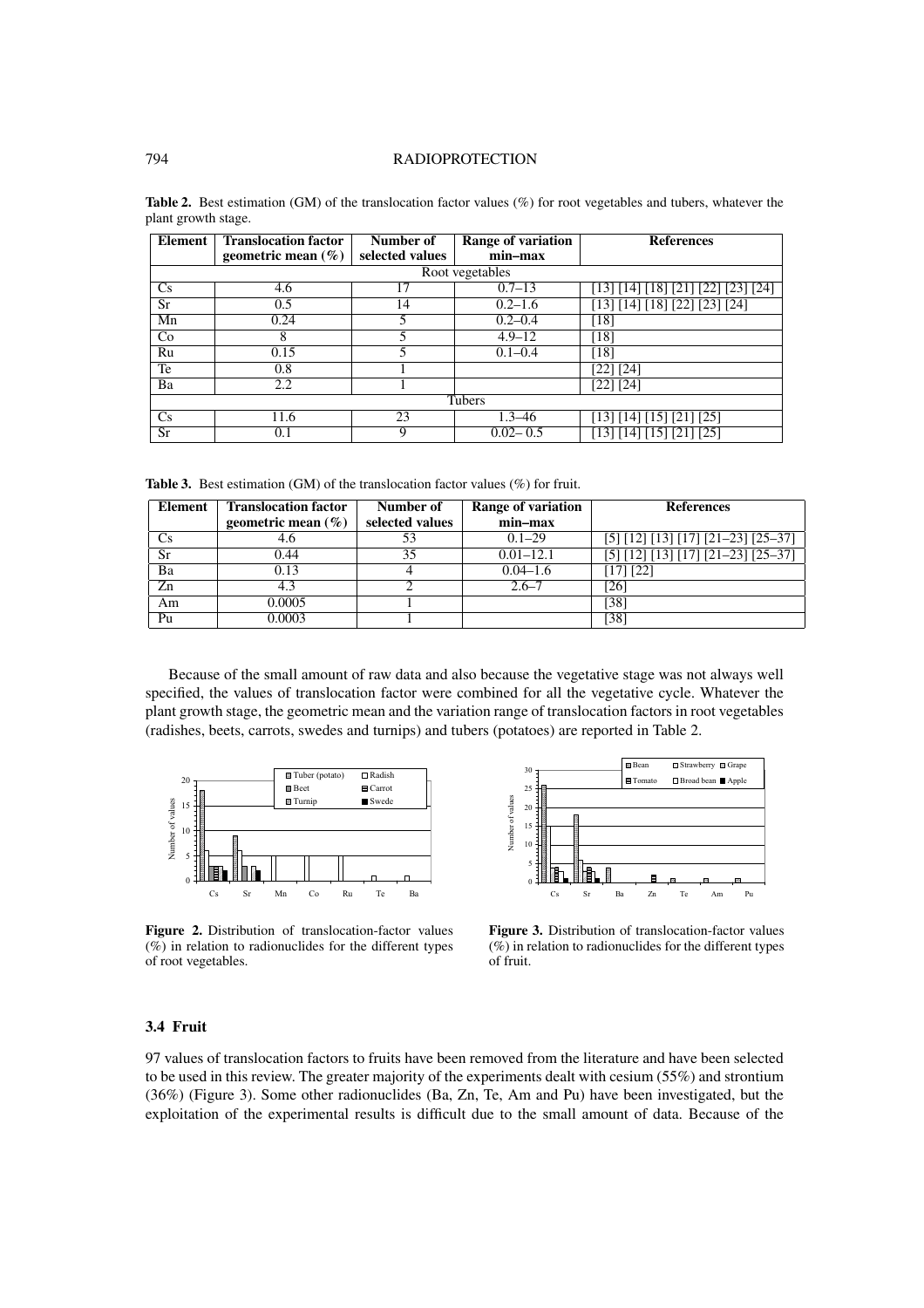#### ECORAD 2008 795

small amount of raw data for some fruit species and also because the available data was of the same order of magnitude, the raw data was aggregated by radionuclide whatever the type of fruit considered (beans, broad beans, tomatoes, strawberries, grapes and apples) and the vegetative stage at the time of contamination. For each radionuclide, the results of the translocation factors (corresponding to the geometric mean of the values obtained during the vegetative cycle) are shown in Table 3.

# **4. CONCLUSIONS OF THE LITERATURE REVIEW**

This review gives the state of knowledge about the translocation factor values defined as the ratio between total activity in the edible parts of the plant and activity retained on foliage (percentage). The analysis of the scientific literature concerning this parameter of transfer highlighted an important lack of knowledge. The interaction of translocation and plant development in particular is poorly investigated for many crops and radionuclides. Furthermore, there is practically no data on translocation factors in chronic contamination situations simulating sprinkling irrigations distributed throughout the vegetative cycle of a crop. Also, the majority of the available data relates to Cs and Sr. Radioisotopes of some other elements (Mn, Co, Fe, Ru, Sb, Ce, Ba, Zn, Te, Hg, Cr, Na, Cd, Be and Pb) have been investigated, but the data is far from sufficient to obtain reliable values for all the plant types. Moreover, some authors do not make a distinction between plant types and recommend a single default value whatever the element and plant type. Data given without growth stage indication should be used with caution indicating the wide range of associated uncertainty. It would also be advisable to be able to differentiate the various types of fruits.

In order to supplement the current lack of knowledge on translocation, undertaking further research through experimental investigations is essential.

#### **5. PROSPECTS: PROTOCOL DEVELOPED FOR NEXT EXPERIMENTAL STUDIES**

The detailed literature review has shown a lack of data for a lot of radionuclides especially for those which are major contributors to radioactive waste disposals radiological impact assessments.

Thanks to the Chernobyl Exclusion Zone facilities developed by UIAR, experiments in open field conditions will be launched to obtain translocation factor values especially for chlorine-36, iodine-129 and Se-79. These experiments aim to simulate a sprinkling irrigation with contaminated water in standard agricultural conditions. Four main parameters influencing variations of the translocation factor values will be taken into account: vegetal species, the radionuclides themselves, the contamination mode and the physiological stage during which it occurs.

The model plants chosen belong to four great human consumption groups: a cereal (*Triticum aestivum)*, a root vegetable (*Raphanus sativus L.*), a fruit vegetable (*Phaseolus vulgaris L.*) and a tuber (*Solanum tuberosum L.*). Concerning chemical species of used isotopes, chloride, iodide and selenite have been identified as the main abundant forms in a medium irrigation water. The contamination will be simultaneous for the whole of elements according to 2 modalities: a wet punctual unique foliar deposit simulating an accident and a wet multiple foliar deposit simulating chronic contamination. It will be performed during identified sensitive phenological stages of plants (e.g. flowering) according to the vegetal specie, their canopy architecture spread and position of edible parts owing to their influence on interception and detection limits for measurement. Contamination dates will be the same for both contamination modalities for a considered vegetal species.

As the objective of these experiments is to obtain "pure" translocation factors, we shall avoid soil contamination from contamination stage until harvest because of the importance of root transfer factors for chloride [39] and for selenite [40], but also rain washing of leaf surfaces during cultural cycle. That's why soil protection and rain protection features respectively under and above canopy will be built with an adapted design permitting recovery of rain amounts for irrigation and allowing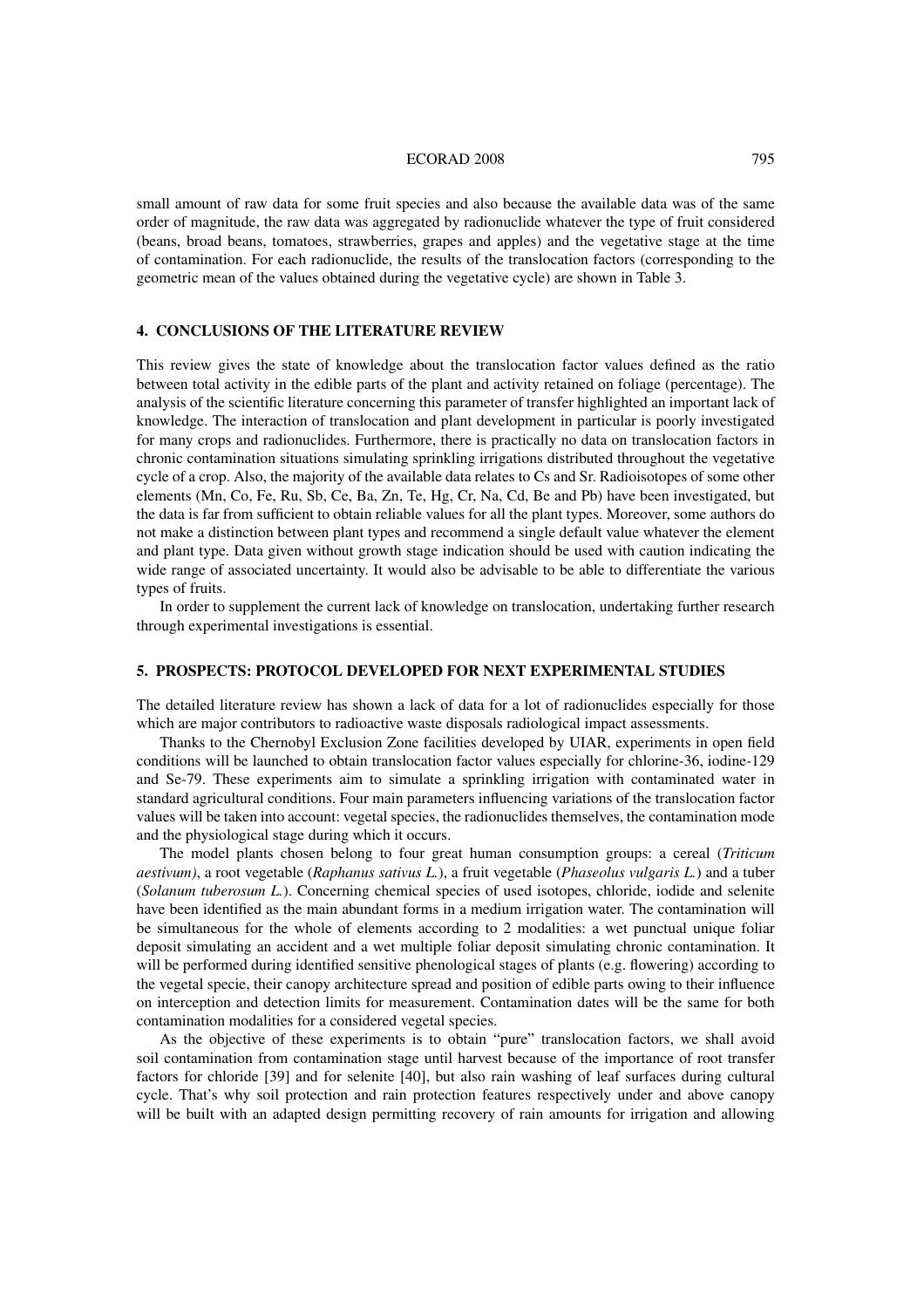daylight spectrum reaching the canopy (cf. [13]). In order to avoid an increase of variability we shall use for all cultures a same soil with adapted fertilization rate according to the needs of each and standardized agronomical practises will be maintained constant. As no preventive or curative treatment can be spread because of interferences with foliar transfer, characteristics of soil participate also in maintaining a good plant health status through its draining potential. Furthermore, rotation of cultures and a survey of physiological state through the Leaf Area Index will be done. This last parameter is also of key importance in calculating the interception factor. Acquired data sets for interception-LAI and biomass-LAI relations will be implemented in existing databases for modelling. Control of daily climatic parameters (temperatures and rain amounts) will be performed thanks to a meteorological station established in the CEZ (3 km nearby).

#### **References**

- [1] Aarkrog A. Translocation of radionuclides in cereal crops. Ecological aspects of radionuclides releases. Oxford Blackwell scientific Publishers (1983): 81–90.
- [2] Hoffman F. O., Thiessen K. M., Rael R. M. Comparison of interception and initial retention of wet-deposited contaminants on leaves of different vegetation types. Atmospheric Environment (1995) **29** (15): 1771–1775.
- [3] Kinnersley R. P. and. Scott L. K Aerial contamination of fruit through wet deposition and particulate dry deposition. Journal of Environmental Radioactivity (2001) **52** (2–3): 191–213.
- [4] Muller H. and Pröhl G. Ecosys-87: A dynamic model for assessing radiological consequences of nuclear accidents. Health Physics (1993) **64** (3): 232–252.
- [5] Bukovac M. J., Wittwer S. H., Tukey H. B. Above ground plant parts as a pathway for entry of fission products into the food chain with special reference to 89-90Sr and 137Cs. In: Radioactive fallout, soils, plants, foods, man. E. Fowler, Ed. Elsevier Press New York, (1965): 82–109.
- [6] Franke W. Mechanisms of foliar penetration of solutions. Ann. Rev. plant phys. (1967) **18**, 281–300.
- [7] Aarkrog A. On the direct contamination of rye, barley, wheat and oats with Sr-85, Cs-134, Mn-54 and Ce141. Radiation Botany (1969) **9**: 357–366.
- [8] Aarkrog A. and Lippert J. Direct contamination of barley with Cr-51, Fe-59, Co-58, Zn-65, Hg-203 and Pb-210. Radiation Botany (1971) **11**: 463–472.
- [9] Aarkrog A. Direct contamination of barley with Be-7, Na-22, Cd-115, Sb-125, Cs-134 and Ba-133. Risoe report No. 256. Danish Atomic Energy Commission (1972): 163–175.
- [10] Aarkrog A. Radionuclide levels in mature grain related to radiostrontium content and time of direct contamination. Health Physics (1975) **28**: 557–562.
- [11] Carini F. Radionuclides in plants bearing fruit: an overview. JER (1999) **46**(1): 77–97.
- [12] Carini F., Green N., Spalla S. Radionuclides in fruit systems: A review of experimental studies. Science of The Total Environment (2006) **359**(1–3): 188–193.
- [13] Middleton L. J. Absorption and translocation of strontium and caesium by plants from foliar sprays. Nature (1958) **181**: 1300–1303.
- [14] Middleton L. J. Radioactive strontium and caesium in the edible parts of crop plants after foliar contamination. Inter. J. Rad (1959) **4**: 387–402.
- [15] Middleton L. J. and. Squire H. M Further studies of radioactive strontium and caesium in agricultural crops after direct contamination. Int. J. Rad. Biol. (1963) **6**(6): 549–558.
- [16] Shaw G., Minski M. J., Bell J. N. B. Retention, loss and translocation of radionuclides applied to foliar surfaces of wheat. Environmental and Experimental Botany (1992) **32**(4): 391–404.
- [17] Madoz-Escande C., Henner P., Bonhomme T. Foliar contamination of Phaseolus vulgaris with aerosols of 137Cs, 85Sr, 133Ba and 123mTe: influence of plant development stage upon contamination and rain. JER (2004) **73**(1): 49–71.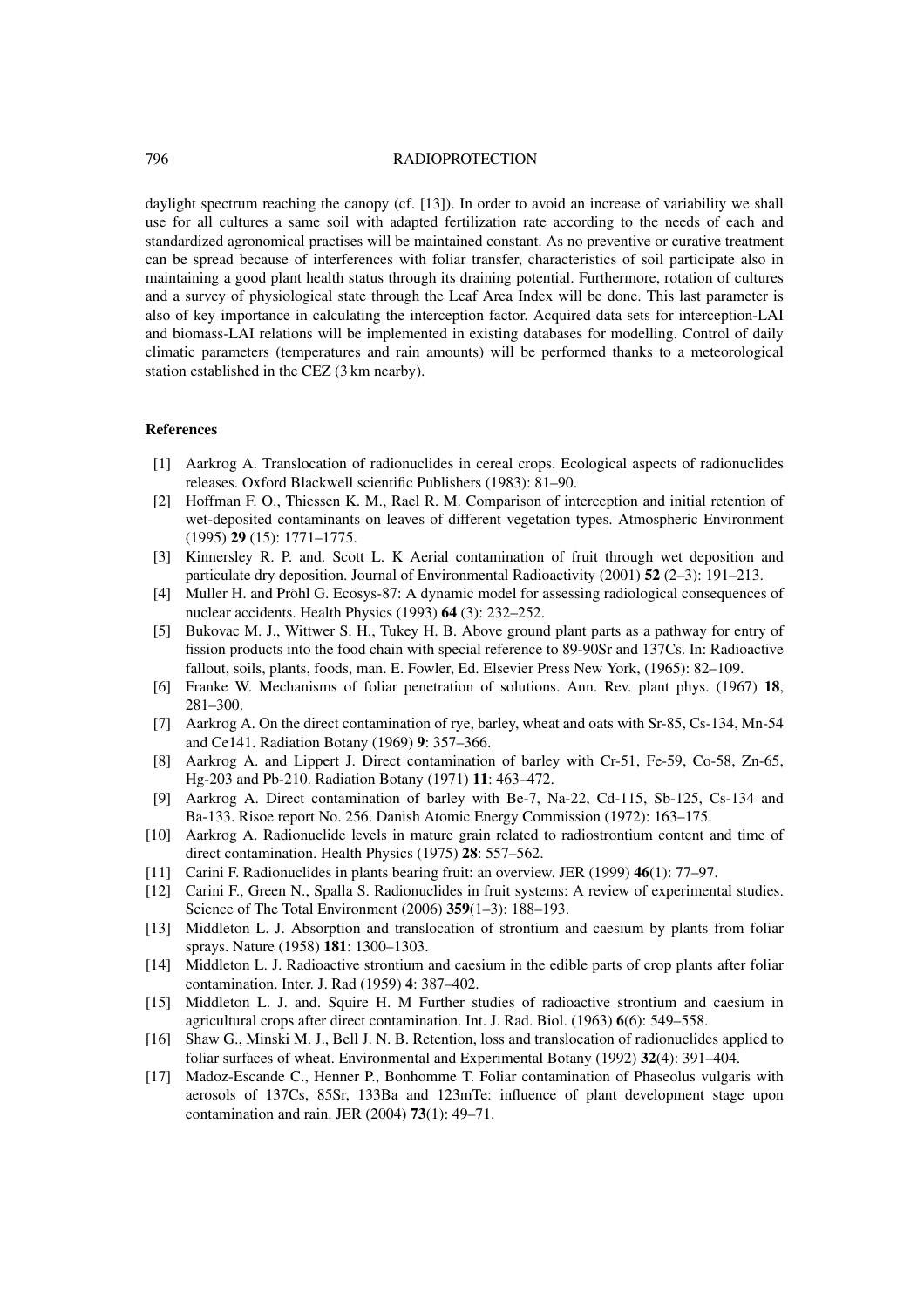#### ECORAD 2008 797

- [18] Choi Y. H, Lim K. M., Yu D., Park H. G., Choi Y. G., Lee C. M. Transfer pathways of 54Mn, 57Co, 85Sr, 103Ru and 134Cs in rice and radish plants directly contaminated at different growth stages. Ann. of Nuc. Ener. (2002) **29**(4): 429–446.
- [19] Colle C., Madoz-Escande C., Leclerc E. Foliar transfer into the biosphere: review of translocation factors to cereals grains, JER, Special issue for AIEA/EMRAS program/Revision of Tech. Report Series n◦364, submitted.
- [20] Gerdung S., Pöllot M., Fischer P., Grillmaier R. E., Müller P. Contamination of wheat, rye, and potatoes by foliar application of 134Cs. Journal of Radioanalytical and Nuclear Chemistry (1999) **240**(2): 451–454.
- [21] Voigt G., Pröhl G., Müller H. Experiments on the seasonality of the cesium translocation in cereals, potatoes and vegetables. Radiation and Environmental Biophysics (1991) **30**(4): 295–303.
- [22] Madoz-Escande C. and Santucci P. Weather-dependent change of cesium, strontium, barium and tellurium contamination deposited as aerosols on various cultures. JER (2005) **84**(3): 417–439.
- [23] Baeza A., Paniagua J. M., Rufo M., Sterling A., Barandica J. Radiocaesium and radiostrontium uptake by turnips and broad beans via leaf and root absorption. Applied Radiation and Isotopes (1999) **50**(3): 467–474.
- [24] Madoz-Escande C. Bonhomme T., Poncet-Bonnard D. Foliar contamination of plants with aerosols of 137Cs, 85Sr, 133Ba and 123mTe: Influence of rain. Radioprotection (2005) **40**(Suppl.1): S421–S427.
- [25] Delmas J., Disdier R., Grauby A., Bovard P.. Radiocontamination expérimentale de quelques espèces cultivées soumises à l'irrigation par aspersion. In: Actes Ie Symp. Intern. de Radioéc., C.E.N. Cadarache, 8-12 sept. 1969: 707–729.
- [26] Brambilla M., Fortunati P., Carini F. Foliar and root uptake of 134Cs, 85Sr and 65Zn in processing tomato plants (Lycopersicon esculentum Mill.). JER (2002) **60**(3): 351–363.
- [27] Carini, F., Anguissola Scotti I., Montruccoli M., Silva S. 134Cs foliar contamination of vine: translocation to grapes and transfer to wine. In M. Gerzabek (Ed) Internat. Symp. of Radioec. 10 years terrest. Radioecol. research follow. the Chernobyl accident. Vienna, Aust.: Aust. Soil Science Soc. and Fed. Envir. Agency. (1996): 163–169.
- [28] Carini F. and Lombi E. Foliar and soil uptake of 134Cs and 85Sr by grape vines. Science of the Total Environment (1997) **207**(2–3): 157–164.
- [29] Carini F., Brambilla M., Mitchell N., Ould-Dada Z. Cesium-134 and Strontium-85 in Strawberry Plants following Wet Aerial Deposition. Journal of Environmental Quality (2003) **32**(6): 2254–2264.
- [30] Macacini J. F., De Nadai Fernandes E. A., Taddei M. H. T. Translocation studies of 137Cs and 90Sr in bean plants (Phaseolus vulgaris): simulation of fallout. Environmental Pollution (2002) **120**(1): 151–155.
- [31] Oncsik M. B., Eged K., Kis Z., Kanyar B. A validation study for the transport of 134Cs to strawberry. JER (2002). **61**(3): 319–329.
- [32] Madoz-Escande C., Colle C., Adam C. Evolution of cesium and strontium contamination deposited on vines. Radioprotection Colloques (2002). **37** C1: 515–520.
- [33] Brambilla M., Strebl F., Carini F., Gerzabek M. Ventomod: a dynamic model for leaf to fruit transfer of radionuclides in processing tomato plants (Lycopersicon esculentum Mill.) following a direct contamination event. JER (2003) **65**(3): 309–328.
- [34] Carini, F. and Bengtsson G. Post-deposition transport of radionuclides in fruit. JER (2001) **52** (2–3): 215–236.
- [35] Koranda, J. J. and Robison W. L. Accumulation of radionuclides by plants as a monitor system. Environmental Health Perspectives (1978). **27**: 165–179.
- [36] Ould-Dada Z., Carini F., Eged K., Kis Z., Linkov I., Mitchell N.G., Mourlon C., Venter A. Radionuclides in fruit systems: Model prediction-experimental data intercomparison study. Science of The Total Environment (2006) **366** (2–3): 514–524.